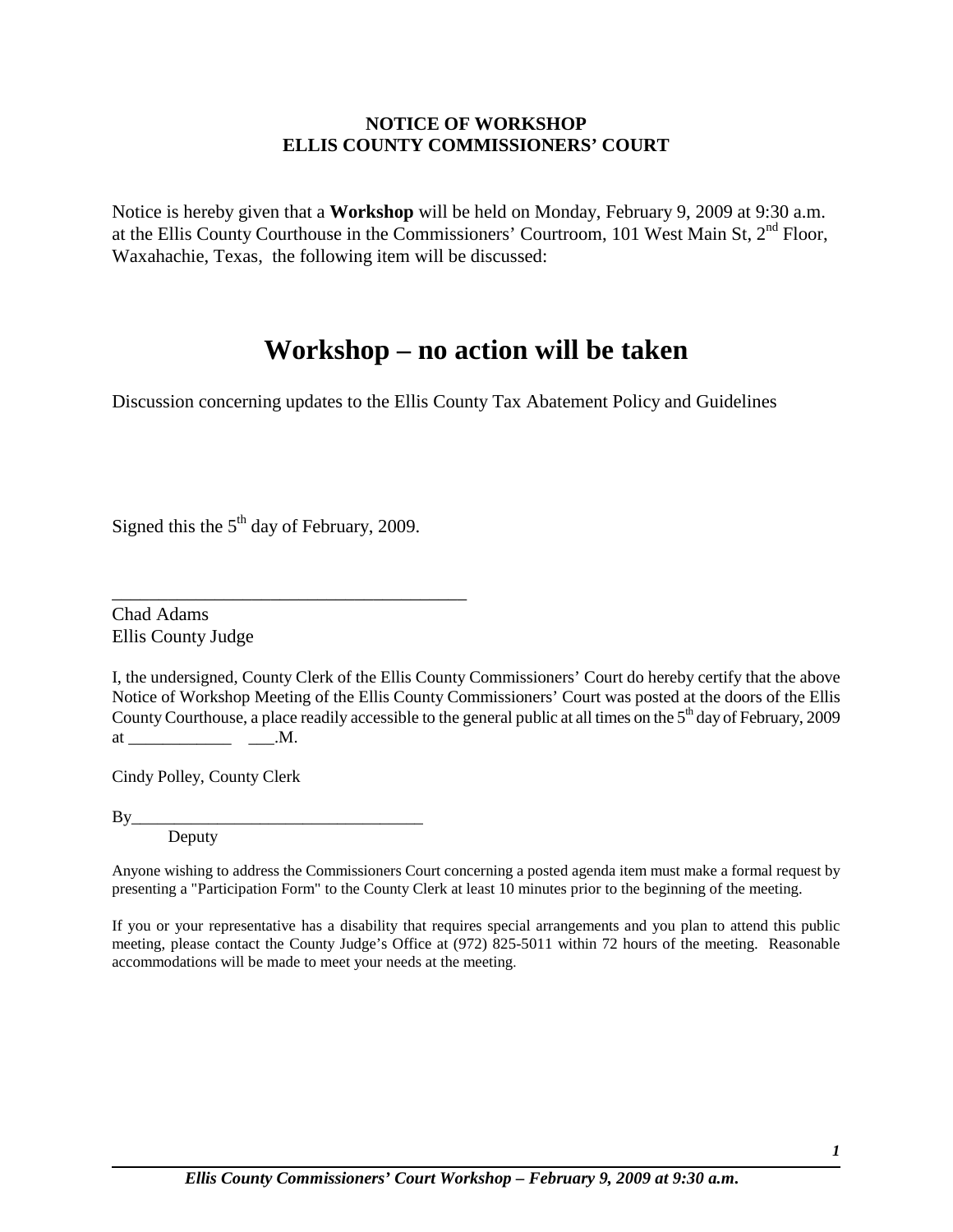# **NOTICE OF REGULAR MEETING ELLIS COUNTY COMMISSIONERS' COURT**

Notice is hereby given that a regular meeting of the Ellis County Commissioners' Court will be held on **Monday,**  February 9, 2009 at 10:00 A.M., in the Commissioners' Courtroom, 101 West Main Street (2<sup>nd</sup> Floor), **Waxahachie, Texas** at which time the following will be discussed and considered, to-wit:

## **County Judge:**

Judge Chad Adams

#### **Commissioners:**

Dennis Robinson, Commissioner, Pct. 1 Bill Dodson, Commissioner, Pct. 2 Heath Sims, Commissioner, Pct. 3 Ron Brown, Commissioner, Pct. 4

## **County Clerk:**

Cindy Polley, County Clerk

# **County & District Attorney's Office:**

Ann Montgomery, Assistant County Attorney Lee Auvenshine, Assistant County Attorney

#### **1. OPENING COURT**

- 1.1 County Judge will call meeting to order, declare quorum if present, and declare notices legally posted pursuant to Open Meetings Act.
- 1.2 Motion to Open Court.
- 1.3 Invocation and Pledge of Allegiance Commissioner Dennis Robinson

# **2. CONSENT AGENDA – Consideration and Action:**

## **Administrative***:*

- A1 Approval of Regular Bills, Payroll, and Officers' Reports
- A2 Approve reclassification of one (1) Deputy I to a Civilian Crime Scene Tech at the same base pay, removing the uniform allowance and certification pay.
- A3 Approve reclassification of one employee due to a change in job responsibilities in Pct. 1.
- A4 Approval and Certification of the Minutes from the Commissioners' Court Agenda dated January 1, 2009 Special.

#### **Financial:**

- F1 From 001-0210-40719 Chapter 19 Funding to 001-0210-50800 Chapter 19 Expenditures Jane Anderson, Elections
- F2 From 001-0210-40719 Chapter 19 Revenue to 001-0210-50800 Chapter 19 Expenditures Jane Anderson, Elections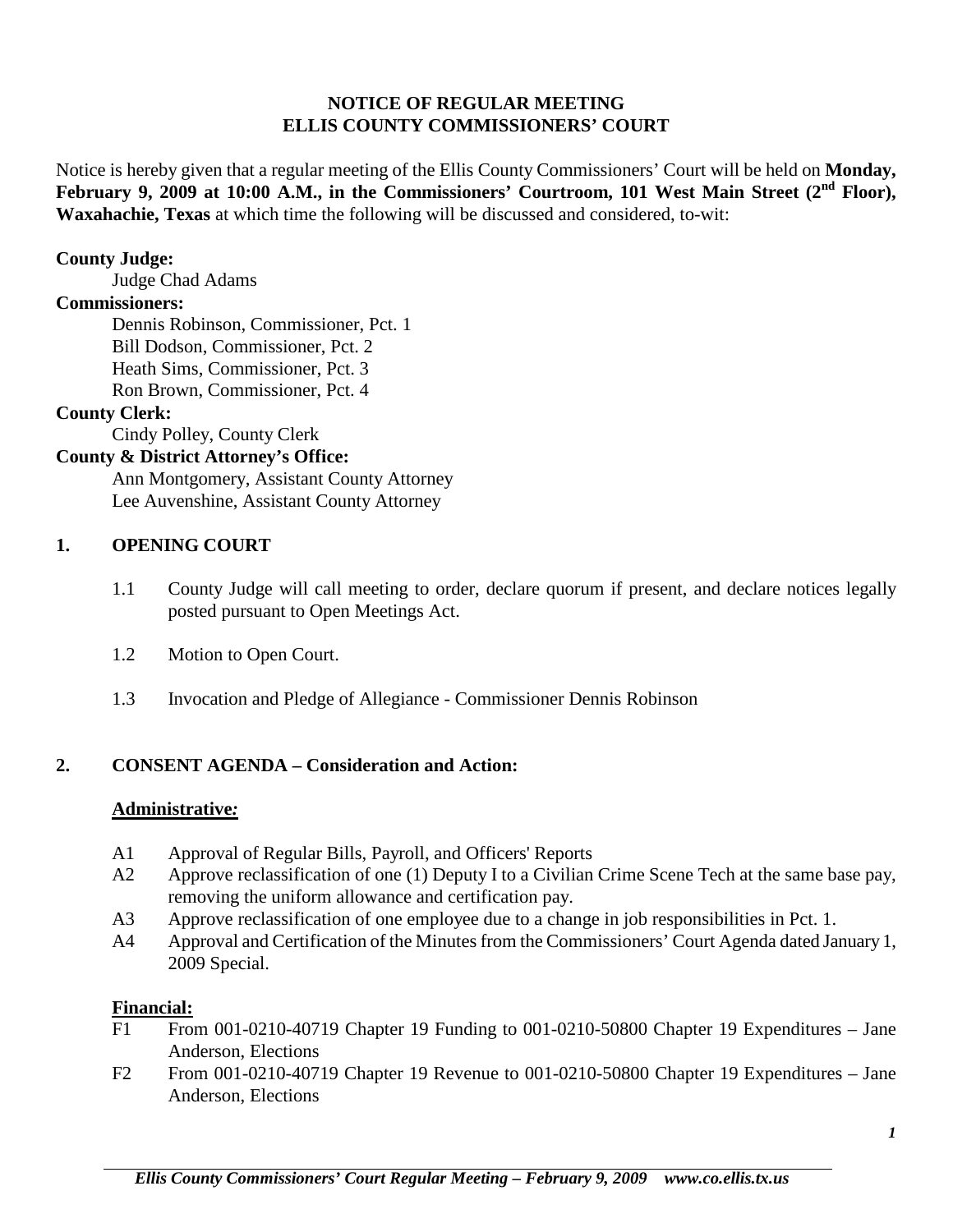F3 From 3-006-0000-0302 Fund Balance to 006-0754-50868 Contract Labor – Ron Brown, Commissioner, Pct. 4

| F4 | Approve refund of overpayment to the following accounts for payment in error: |  |  |
|----|-------------------------------------------------------------------------------|--|--|
|    |                                                                               |  |  |
|    |                                                                               |  |  |
|    |                                                                               |  |  |

| <b>Citizens National Bank</b>       | 142539 | \$2,517.53 |
|-------------------------------------|--------|------------|
| Taylor Bean & Whitaker              | 222436 | 7,543.22   |
| <b>Total Mortgage Solutions, LP</b> | 239144 | 3,689.89   |
| <b>Total Mortgage Solutions, LP</b> | 235775 | 3,635.69   |
|                                     |        |            |

- F5 From 001-0000-30302 Fund Balance to 001-0420-50811 Auto Purchase Chad Adams, County Judge
- F6 From 006-0754-40008 Interlocal Agreements to 006-0754-50868 Contract Labor Ron Brown, Commissioner, Pct. 4

# **Simplified Plat:**

2.1 Flesher Addition – 1 lot, John and Lisa Flesher, Pct. 4.

# **3. ADMINISTRATIVE**

- 3.1 Consideration and action to accept an Economic Stimulus Prize for the Human Services Department for winning one of 15 \$1,000 awards for a case study on the Ellis County wellness program, to be used to further the county health and safety initiative.
	- Diana Buckley, Director, Human Services
- 3.2 Consideration and action to approve an addendum to the contract with Indigent Healthcare Solutions adding the Power Search function for Medicaid enrollment verification.
	- Diana Buckley, Director, Human Services
- 3.3 Consideration and action to accept a TERP (Texas Emissions Reduction Program) grant from the Texas Commission on Environmental Quality to be used toward the purchase of the Durapatcher for Precinct 1.
	- Holly Davis, Special Projects Director
- 3.4 Consideration and action to approve the proposed redemption and conveyance of tax sale struck off property by Quitclaim Deed. Cause No. 12,837-TX; Ellis County and Midlothian Independent School District vs. Buffalo Hills, Inc, in the district court of said county, said property being located in Ellis County, Texas, and described as follows: 29.471 Acres, more or less, out of the Joseph Stewart Survey, Abstract 961, being more particularly described as the SAVE & EXCEPT Tract in Volume 792, Page 590, Deed Records of Ellis County, Texas (99-0961-0000-2000-108) Kevin Chester, Linebarger Googan Blair & Sampson, LLP
- 3.5 Consideration and action to approve and ratify the Deputy Constable appointments for Precincts 1, 2, 3, and 4.
	- Ben Fry, Terry Nay, Jimmie Ray, Mike Jones, Ellis County Constables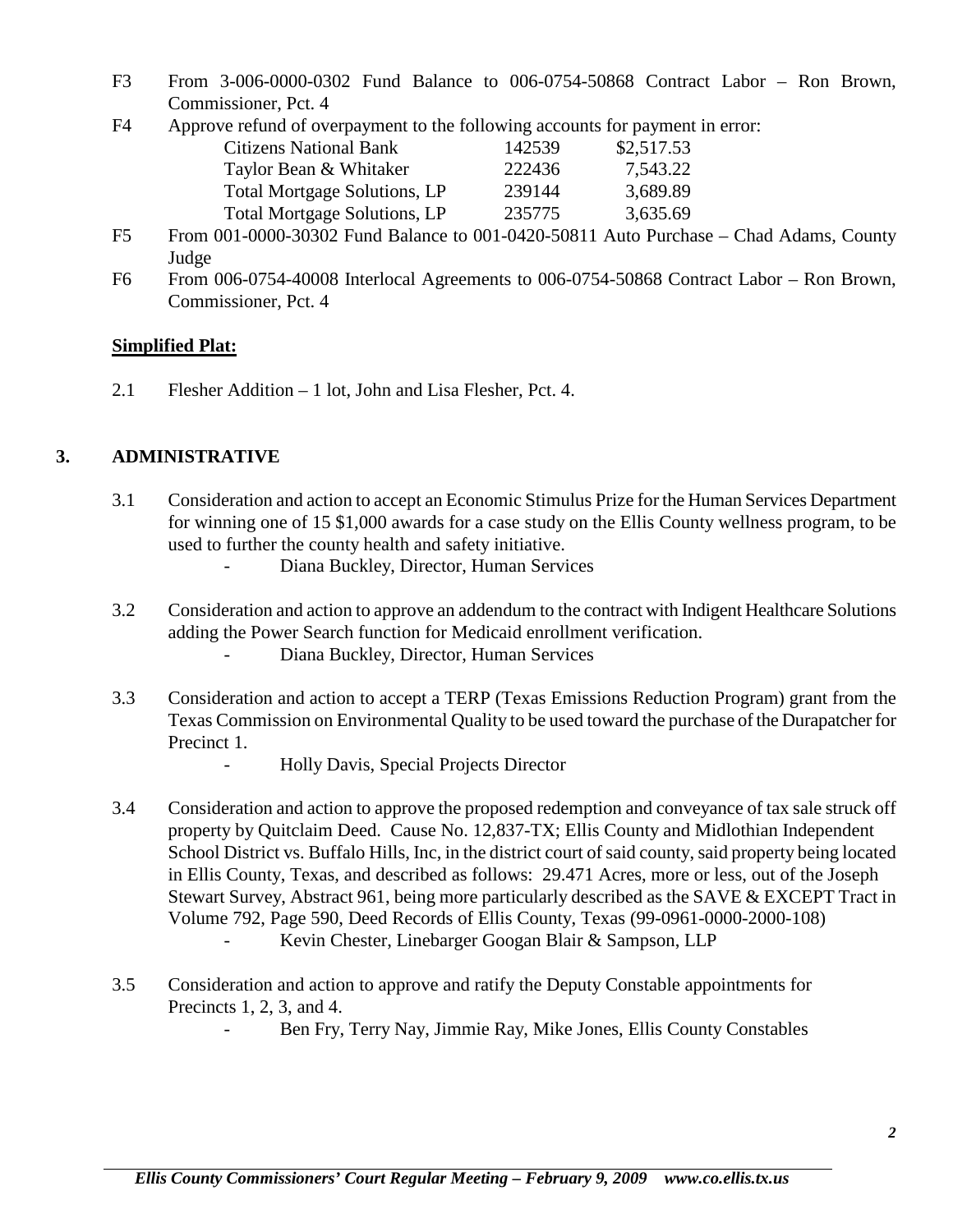- 3.6 Consideration and action to enter into an "Added Value Service Agreement" with Aerowave Technologies for Boyce Tower equipment (exhibit A), County Jail equipment (exhibit B) and 77 vehicle unit radios.
	- Johnny Brown, Sheriff
- 3.7 Consideration and action to approve the reappointment of the following people to serve a two year term on the Ellis County Historical Commission:
	- Precinct 1: Virginia Duff, Susie Toal, Helen Prude, Virginia Kellum Precinct 2:
	- Precinct 3: Harold Dorsey, Wilma Dorsey, Edwin Farrar, Carol Farrar, Margaret Felty Shannon Simpson, Carolyn Robinson, William Robinson, Nancy Post, Larry Felty
	- Precinct 4: Sylvia Smith, Betty Dillard, Nana Lou Dudley, Karen Esberger
	- Larry Felty, Chair, Ellis County Historical Commission
	- Holly Davis, Special Projects Director
- 3.8 Consideration and action to approve a Work Order under Interlocal Agreement between Ellis County and the Palmer ISD to replace or repair parking lots at 303 Dick St., FM 813 W-116, FM 813 W-112, 422 W. Jefferson, 315 W. Jefferson, 418 W. Jefferson.
	- Dennis Robinson, Commissioner, Pct. 1
- 3.9 Consideration and action to approve and reaffirm the revised Tax Abatement Guidelines, Criteria and Procedures for Ellis County.
	- Holly Davis, Special Projects Director
- 3.10 Discussion regarding parking restrictions within restricted traffic zones, pursuant to Section §251.155 of the Transportation Code.
	- Dennis Robinson, Commissioner, Pct. 1
	- Lee Auvenshine, Assistant County and District Attorney

## **4. ENGINEERING**

## **Consideration and action regarding the following presented by Joe White, County Engineer:**

- 4.1 To pay John Burns Construction Company \$5,300 above the initial estimate previously approved by the Commissioners' Court for the reroute of the Waxahachie Independent School District fiber optic lines. The additional cost is due to a necessary route revision.
- 4.2 To increase the agreement with Oncor Electric Delivery Company to provide streetlights for the bond project from \$15,787 to \$17,310 in order to add an additional streetlight.
- 4.3 To continue participation for the year 2009 in the Regional Storm Water Management Program through the North Central Texas Council of Governments at a cost share amount of \$2,552.
- 4.4 Discussion of pricing and possible future sale of county property located in Ennis.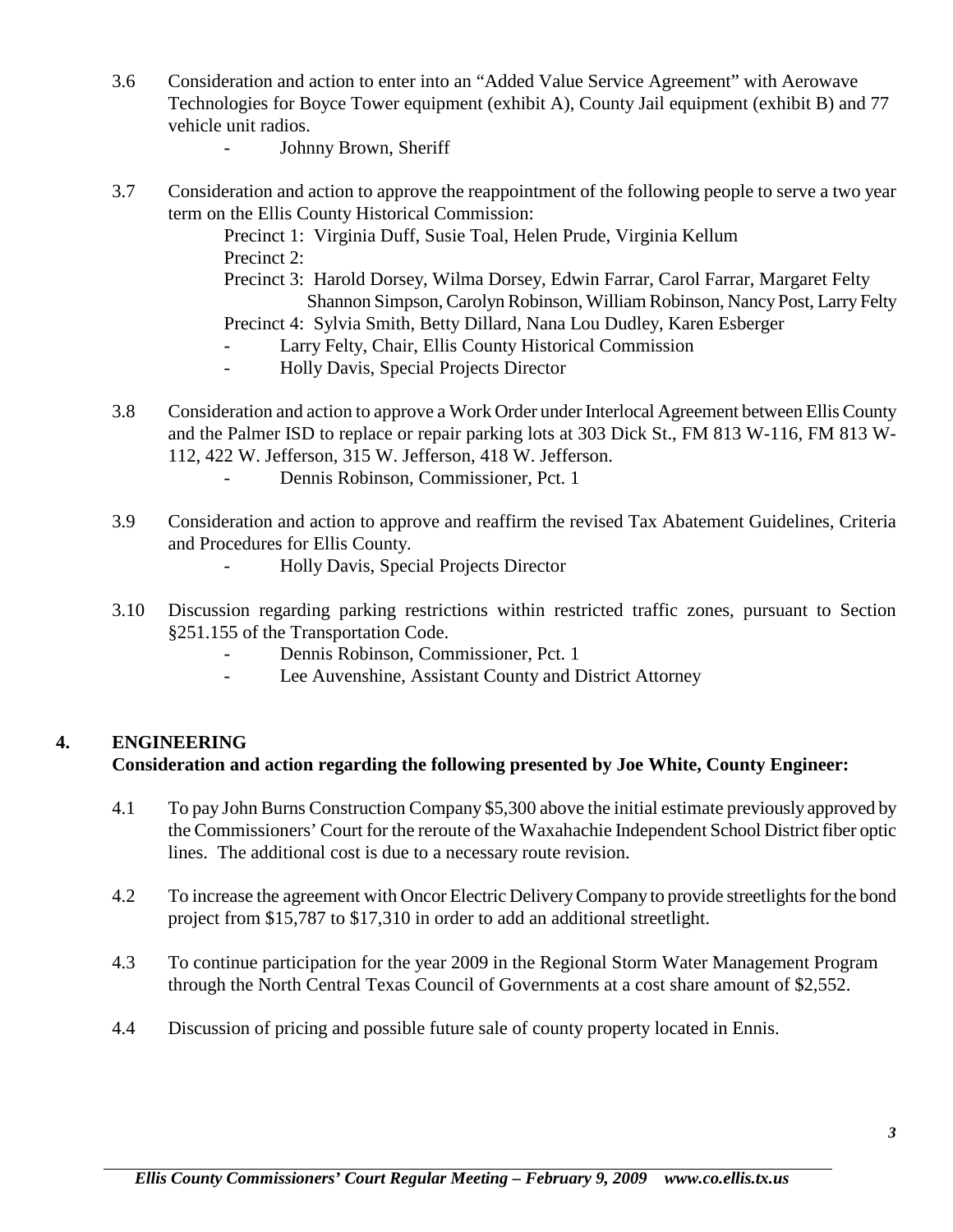# **5. PURCHASING**

# **Consideration and action regarding the following presented by Richard Denniston, Purchasing Agent:**

- 5.1 To reject the audio visual system bid for the bond program.
- 5.2 To reject the security system bid for the bond program.
- 5.3 To award the contract for Metal Culverts to Contech Construction Products for all precincts for the period of January 1, 2009 through December 31, 2009.
- 5.4 To award the contract for Emulsified Asphalt jointly to Ergon Asphalt and Cleveland Asphalt due to availability of product for all precincts for the period of January 1, 2009 through December 31, 2009.
- 5.5 To purchase a Dynaoac Model CP142 Nine Wheel Pneumatic Roller for Precinct 4 at a total cost of \$46,000.

# **6. RECESS TO CONVENE TO EXECUTIVE SESSION**

## **7. EXECUTIVE SESSION**

"The Commissioners' Court of Ellis County reserves the right to adjourn into **Executive Session** at any time during the course of this meeting to discuss any of the matters listed in this agenda, in the order deemed appropriate, as authorized by Texas Government Code §551.071**,** or to seek the advice of its attorney and/or other attorneys representing Ellis County on any matter in which the duty of the attorney to the - Commissioners' Court under the Texas Disciplinary Rules of Professional Conduct of the State Bar of Texas clearly conflicts with Texas Government Code Chapter 551 or as otherwise may be permitted under §551.071."

7.1 Pursuant to Section 551.072 of the Government Code, consultation with counsel regarding the possible sale or lease of real property "if deliberation in an open meeting would have a detrimental effect on the position of the governmental body in negotiations with a third person".

## **8. ADJOURNMENT OF EXECUTIVE SESSION**

**9. ADJOURNMENT**

Signed this the 5th day of February, 2009.

\_\_\_\_\_\_\_\_\_\_\_\_\_\_\_\_\_\_\_\_\_\_\_\_\_\_\_\_\_\_\_\_\_\_\_

Chad Adams Ellis County Judge